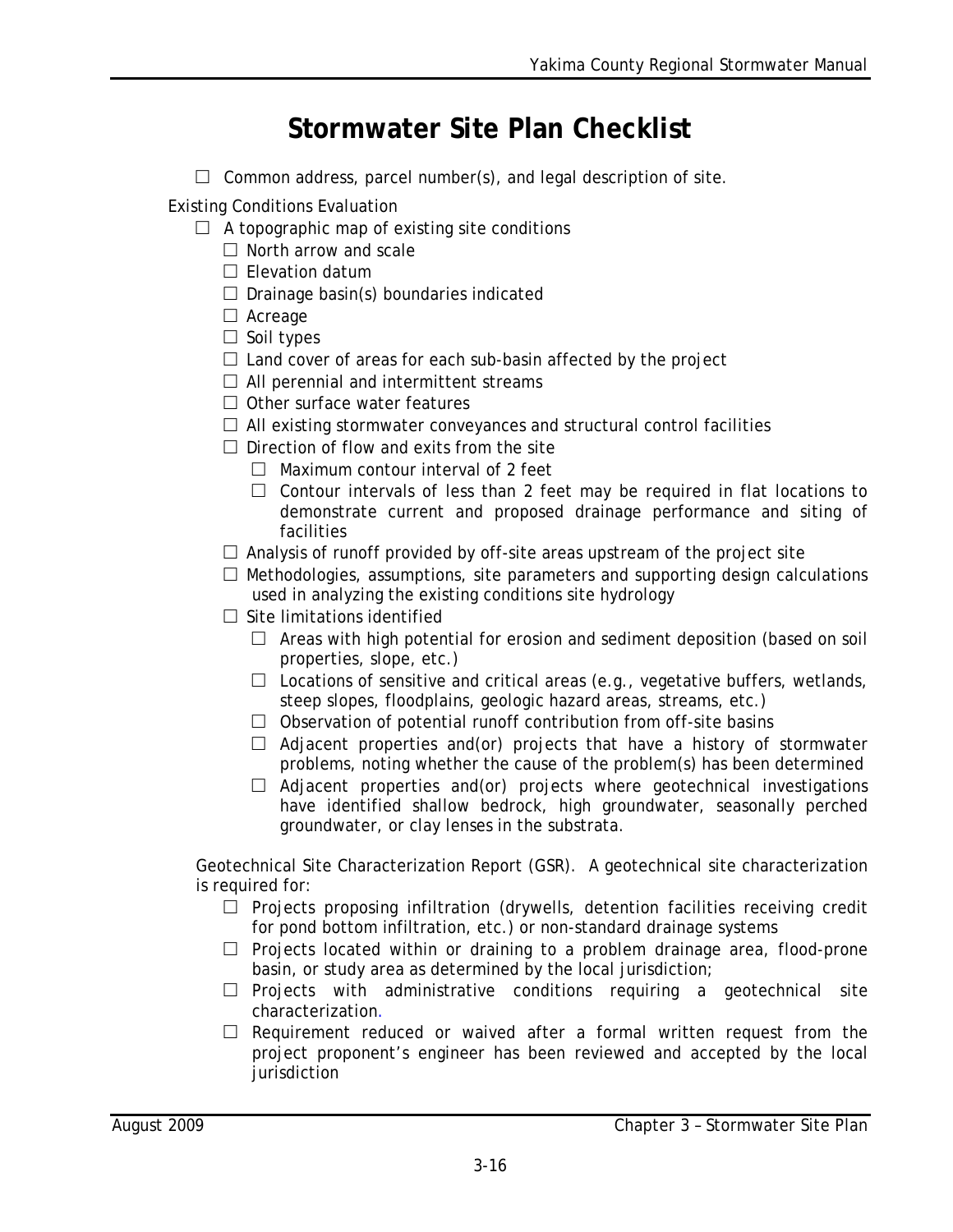- □ No GSR required
- GSR Contents
	- $\Box$  Written report; containing:
		- $\Box$  Review of available geologic, topographic, and soils maps and ground water condition information (well logs, hydrogeologic maps, documented local project experience) for the site area and/or the construction of sub-level structures (i.e. basements or underground parking structures);
		- $\Box$  Review of locations of nearby public and private wells, critical aquifer recharge areas (CARA), as well as any existing geotechnical engineering reports or studies for sites within the vicinity;
		- $\Box$  An evaluation of the potential impacts from groundwater on the existing and proposed storm drainage facilities, roadways, and public infrastructure, including consideration of indications that a seasonally high groundwater table may occur,
		- $\Box$  Results of surface reconnaissance of the site and adjacent properties
			- $\Box$  Potential impacts from the stormwater system assessed
			- $\Box$  Conditions verified consistent with the mapped information
		- $\Box$  Results of field exploration, test pits/bores, and, in some cases, laboratory testing, when subsurface disposal is proposed.

## Permanent Stormwater Control Plan

## Drainage Report

- $\Box$  A map and/or drawing or sketch of the stormwater management facilities
	- $\Box$  Lot grading elevations if modified from existing grade
	- $\Box$  Location of nonstructural site design features
	- $\Box$  Placement of existing and proposed structural stormwater controls
	- $\Box$  Design water surface elevations
	- $\Box$  Storage volumes available from zero to maximum head
	- $\Box$  Location of inlet and outlets
	- $\Box$  Location of bypass and discharge systems
	- □ Orifice/restrictor sizes
- $\Box$  Narrative describing how the selected structural stormwater controls will be appropriate and effective
	- $\Box$  Cross-section and profile drawings and design details for each of the structural stormwater controls in the system
	- $\Box$  Hydrologic and hydraulic analysis of the stormwater management system demonstrating system performance for applicable design storms  $\Box$  Hydraulic facilities
		-
		- $\Box$  Treatment facilities
		- $\Box$  Disposal facilities
		- $\Box$  Supporting calculations
	- $\Box$  Documentation and supporting calculations to show that the Permanent Stormwater Control Plan adequately meets performance criteria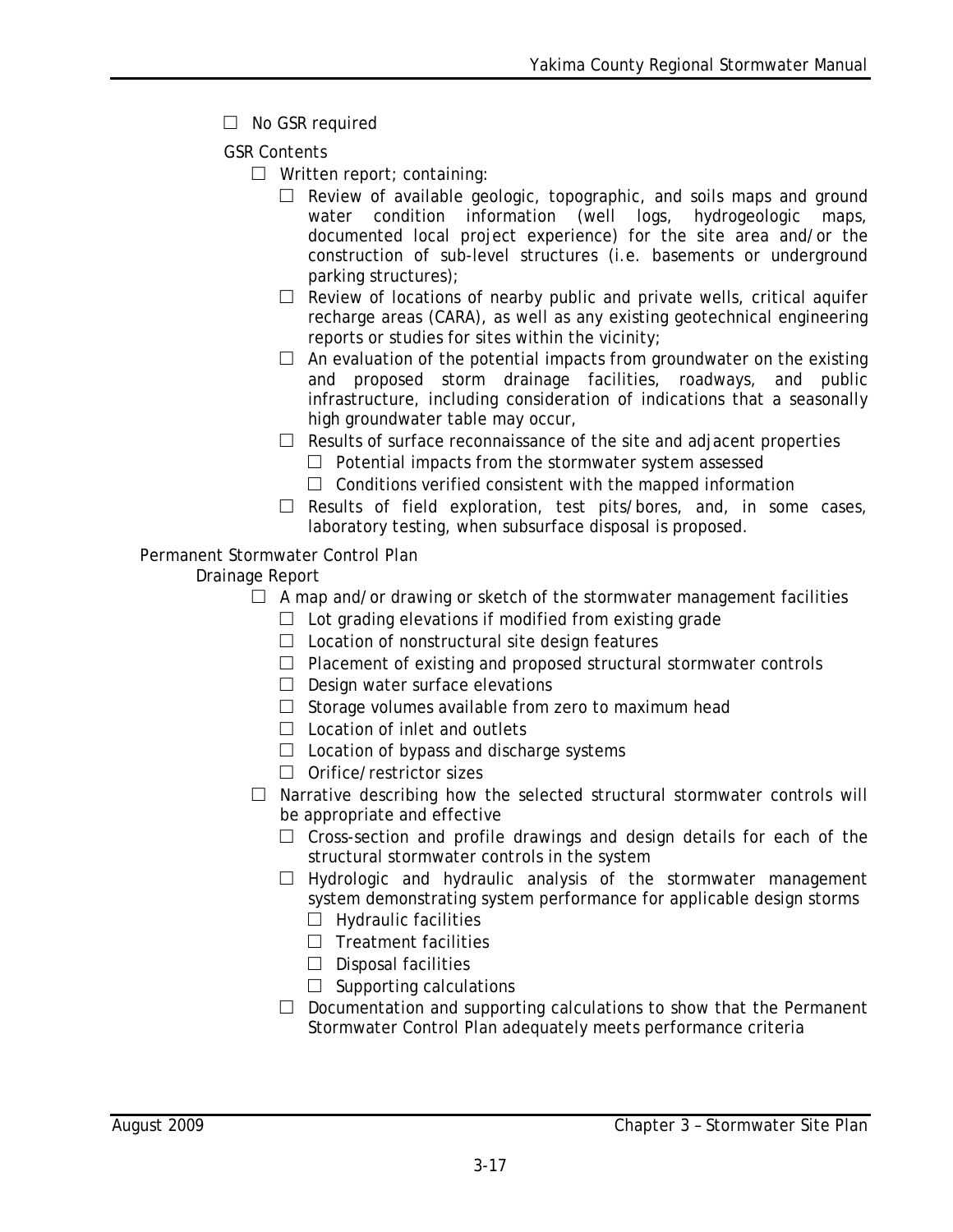$\Box$  A narrative describing how the Permanent Stormwater Control Plan corresponds with any applicable watershed protection plans or Total Maximum Daily Load (TMDL) requirements

Stormwater Construction Plans. Construction drawings showing:

- $\square$  Elevations and hydraulic grade lines for all existing and proposed stormwater elements including, but not limited to:
	- $\Box$  Stormwater drains
	- □ Pipes
	- □ Culverts
	- $\Box$  Catch basins
	- □ Channels
	- □ Treatment BMPs
	- □ Retention BMPs
	- $\Box$  Disposal and overflow facilities
	- $\Box$  Areas of overland flow
	- □ Other
- $\Box$  The location of existing underground and above-ground utilities
- $\Box$  Stationing of all inlets, culverts and pipe systems angle points
- $\Box$  Invert elevations of pipes at all structures such as catch basins or manholes
- $\square$  Construction details for inlets, drywells, detention facilities, etc. (notes referring to standard plans may suffice where applicable)
- $\square$  Drainage easements shown, with key dimensions for depicting location, width, and length

Post-Development Downstream Analysis

- $\Box$  Project proposes to discharge stormwater offsite
	- $\Box$  Analysis extends downstream for the entire flow path from the project site to the receiving water, or up to one (1) mile or to a point where the impact to receiving waters are minimal or nonexistent, as determined by the local jurisdiction.
	- $\Box$  If a receiving water is within one-quarter mile
		- $\Box$  Analysis extends within the receiving water to one-quarter mile from the project site
	- $\Box$  The analysis extends one-quarter mile beyond any improvements proposed as mitigation
	- $\Box$  The analysis extends upstream to a point where backwater effects created by the project cease
	- □ Analysis considers:
		- $\square$  Water quality
		- □ Erosion
		- $\Box$  Slope stability
		- $\Box$  Drainage impacts
		- $\Box$  Appropriate mitigation of those impacts.